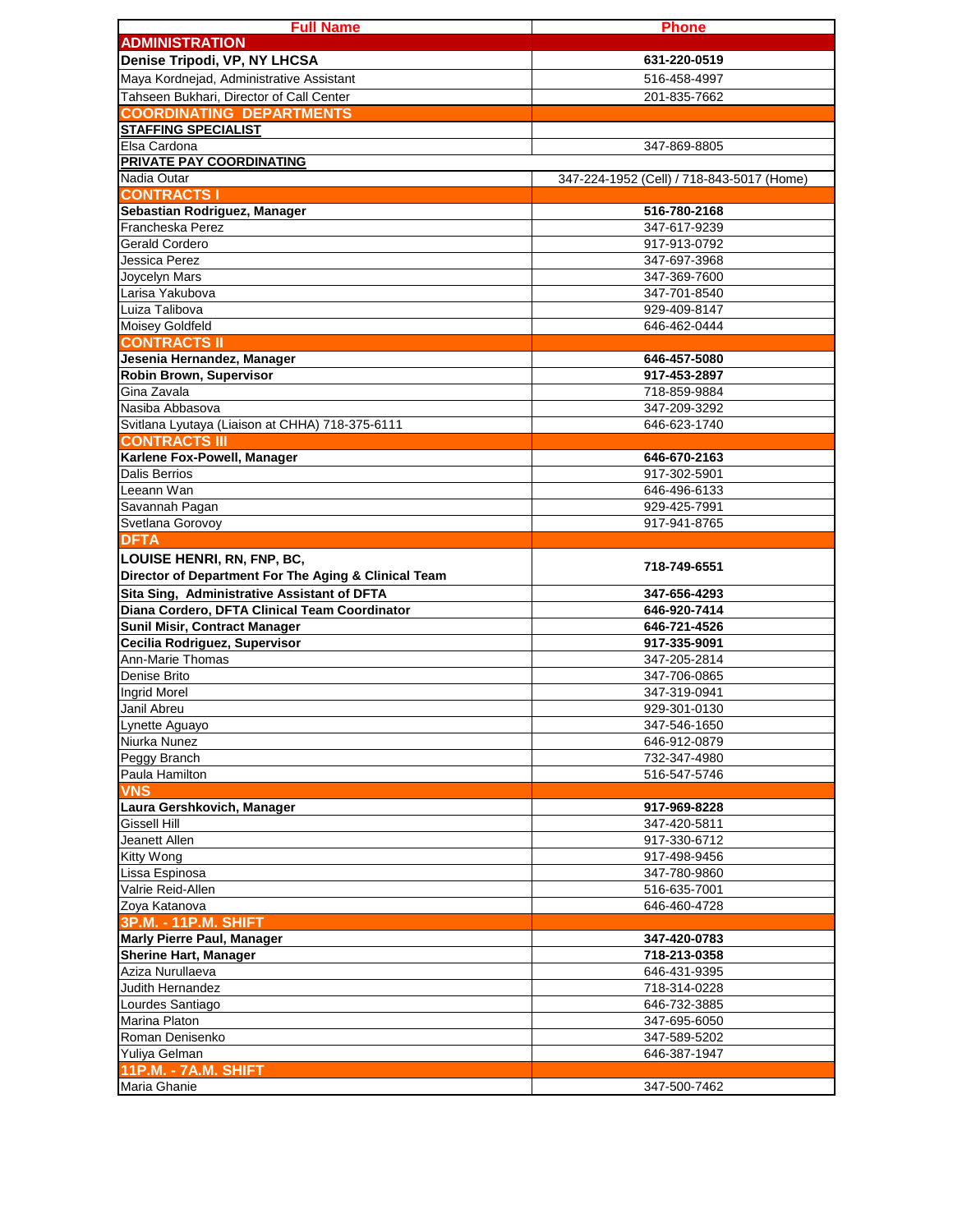| <b>Full Name</b>                                                                | <b>Phone</b>                              |
|---------------------------------------------------------------------------------|-------------------------------------------|
| <b>EVV DEPARTMENT</b>                                                           |                                           |
| La-Toya Barker, Supervisor                                                      | 347-898-2825                              |
| Johanny Diaz                                                                    | 646-702-8907                              |
| Keana Dickerson                                                                 | 718-510-5628                              |
| <b>CENTRAL AUTHORIZATION DEPARTMENT</b>                                         |                                           |
| <b>Authorization Hotline</b>                                                    | 1800                                      |
| MILA DIAZ, Corp. Dir. of Contracts & Reimbursement /                            | 914-830-9151                              |
| Interim Director of Billing, Collection & Authorizations                        |                                           |
| <b>Helen Salcedo, Authorizations Manager</b>                                    | 929-460-6555                              |
| Abigail G Santana, Authorization Specialist                                     | 347-990-0645                              |
| Beverly Palmer, Authorization Specialist                                        | 718-930-8608                              |
| Catherine St. Julien, Authorization Specialist                                  | 347-661-0151                              |
| Cynthia Graham, Authorization Specialist                                        | 347-970-8404                              |
| <b>INTAKE DEPARTMENT</b>                                                        |                                           |
| <b>Intake / Private Pay / Business Development Hotline</b>                      | 1600                                      |
| Peggy Branch                                                                    | 732-347-4980                              |
| Nadia Outar                                                                     | 347-224-1952 (Cell) / 718-843-5017 (Home) |
| <b>BUSINESS DEVELOPMENT</b>                                                     |                                           |
| Sarita Chowtie, Business Development Facilitator                                | 347-705-4161                              |
| <b>NURSING DEPARTMENT</b><br><b>Nursing Department</b>                          | 1300                                      |
| NATALIA SELEZNEVA, RN, Corp. Director of Patient Services,                      |                                           |
| <b>Quality &amp; Compliance</b>                                                 | 347-782-3441                              |
| David Kaplan, RN                                                                | 646-342-9815                              |
| Edith Sligan, LPN                                                               | 646-287-7028                              |
| Esther Muschel, RN                                                              | 201-723-9996                              |
| Irina Malayeva, RN                                                              | 646-492-2290                              |
| Karine Hairapetyan, RN                                                          | 917-940-6565                              |
| Larisa Shalamov, RN                                                             | 917-607-0084                              |
| Nadege Jules, LPN                                                               | 347-721-2276                              |
| Nadezhda Berezhanskaya, RN                                                      | 646-626-8258                              |
| Noe Jean-Baptisite, RN                                                          | 718-810-7887                              |
| Nona Gugeshashvili, RN                                                          | 347-512-1682                              |
| Tatania Fuller, RN                                                              | 516-303-6030                              |
| <b>Nursing Department Clerical</b>                                              |                                           |
| Laura Destine                                                                   | 917-602-4347                              |
| Larisa Yusupova                                                                 | 347-886-7113                              |
| Liz Rahaman                                                                     | 516-366-8329                              |
| Yvonne Ganpat, DFTA Clerical Specialist                                         | 917-916-1871                              |
| <b>EMPLOYEE SERVICES DEPARTMENT</b>                                             |                                           |
| <b>Employee Services Voice Mail</b>                                             | 1700                                      |
| MIKE MACAGNONE, Regional Director of Employee Services                          | 845-483-7767 (Cell) / 845-227-1462 (Home) |
| Lymari Gotay, Manager                                                           | 347-512-2927 (Cell) / 718-487-3214 (Home) |
| <b>Carlita Perez- Supervisor</b>                                                | 929-287-2532 (Cell) / 929-295-9431 (Home) |
| Susan Abdool - Supervisor                                                       | 347-433-2363                              |
| Jennifer Orejuela, Compliance/Doc. Management Supervisor                        | 347-741-9055<br>917-688-6312              |
| Ana Alegria, Registration Clerk - Appts. & New Hires<br><b>Bella Shumyatsky</b> | 646-407-6356                              |
| Estefania Torres, Registration Clerk                                            | 646-399-9481                              |
| Ivy Bechor, Russian Lang. Liaison/Compliance Clerk                              | 646-407-2346 (Cell) / 347-894-9990 (Home) |
| Jennifer Martinez, Registration Clerk                                           | 917-280-1367                              |
| Julie Chen                                                                      | 917-517-3814                              |
| Maggie Chang, Chinese Language Liaison-Registration                             | 718-565-2581(Cell) / 718-503-1285 (Home)  |
| Michelle Collado, Compliance Specialist                                         | 347-930-7163                              |
| Parvina Djalmamedova, Russian Lang. Liaison/Registration                        | 929-314-4404                              |
| Saodat Nabieva, Registration Clerk                                              | 929-340-5372                              |
| Sheila Rajpal, Registration Clerk - Appts. & New Hires                          | 917-583-0716                              |
| Sheree Thompson, Employee Services Clerk                                        | 469-254-9397                              |
| <b>OBRA CLASSES</b>                                                             |                                           |
| Tovah Abrahams, RN                                                              | 718-353-4353 (Cell) / 917-584-5587 (Home) |
|                                                                                 |                                           |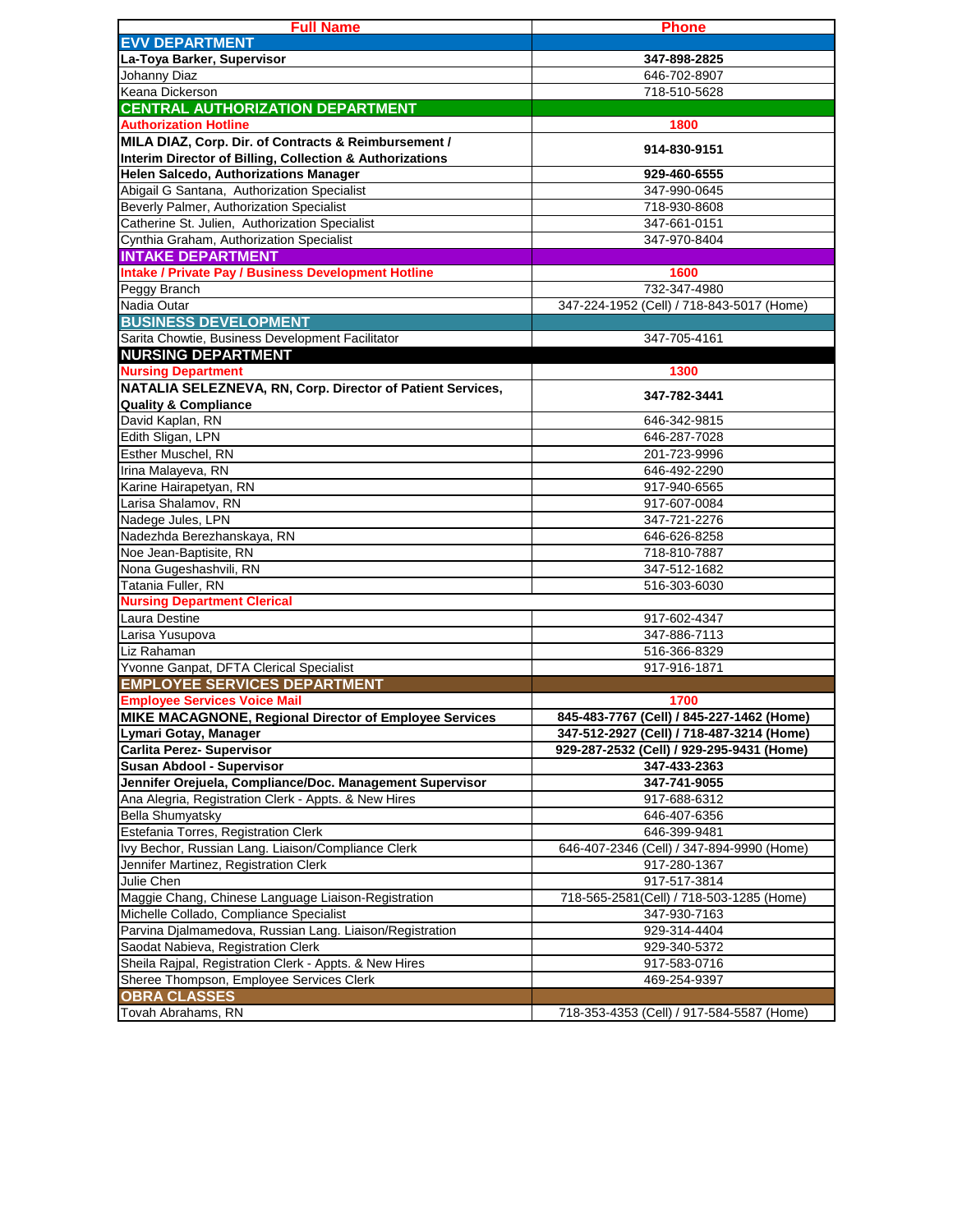| <b>Full Name</b>                                            | <b>Phone</b> |
|-------------------------------------------------------------|--------------|
| <b>PATIENT/AIDE RELATIONS DEPT. / HUMAN RESOURCE DEPT.</b>  |              |
| Diana Pimentel, HR / PAR Manager                            | 347-309-3188 |
| Simeon Glaubach, Field Supervisor                           | 516-353-3327 |
| Adriana Tavares - PAR Specialist                            | 917-291-5312 |
| Cecilia Alvarez - Compensation Specialist                   | 347-661-3382 |
| Debrah-Ann Douglas - Lead PAR Specialist                    | 917-572-9471 |
| Rano Sabitova - PAR Specialist                              | 718-414-3994 |
| <b>Miles Conklin</b>                                        | 678-822-2051 |
| <b>PAYROLL DEPARTMENT</b>                                   |              |
| Carla Dickerson, Manager                                    | 718-510-4061 |
| Stella Papageorgiou, Payroll Assistant Manager              | 718-408-0097 |
| Bema Deleon, Payroll Specialist                             | 347-357-3540 |
| Daysi Gomez, Payroll Specialist                             | 347-583-9869 |
| Ebony Hardy, Payroll Specialist                             | 646-823-8702 |
| Mayra Shimunov, Payroll Specialist                          | 646-545-8547 |
| Veronica Ross, Payroll Specialist                           | 347-365-5841 |
| <b>CENTRAL REIMBURSEMENT DEPARTMENT</b>                     |              |
| Diana Ortega Reimbursement Account Manager                  | 516-313-4773 |
| Eileen Kwiatkowski, Reimbursement Account Manager           | 631-680-6877 |
| Elaina Feliciano, Reimbursement Account Manager             | 347-841-5539 |
| Nadeem Mikati, Reimbursement Account Manager                | 516-698-2664 |
| Nancy Shieh, Reimbursement Account Manager                  | 917-584-1812 |
| Rockelle Lauro, Reimbursement Account Manager               | 646-812-8047 |
| Sharon Alsheimer, Reimbursement Account Manager             | 917-753-5032 |
| <b>TECHNICAL SUPPORT</b>                                    |              |
| <b>IT Service Desk (Corporate)</b>                          | 1610         |
| Weekends, Corporate Support                                 | 1740         |
| <b>MAIL AND SUPPLY DEPARTMENT</b>                           |              |
| Tom Biancardi, Manager                                      | 646-419-2952 |
| <b>CDPAP DEPARTMENT</b>                                     |              |
| <b>CDPAP Hotline (718-368-6222)</b>                         | 1222         |
| <b>LEAH FORSTER, Director of CDPAP</b>                      | 718-309-1399 |
| Lilia Yasayev, Operations Manager for CDPAP                 | 718-709-6364 |
| Criss Barker, CDPAP Intake Manager                          | 917-444-6363 |
| Nikki Dogdurbaeva, Enrollment Specialist; HR Supervisor     | 718-734-7402 |
| Ashley Sanchez, Service Representative                      | 646-544-1136 |
| Cindy Gaskin, Service Representative                        | 718-374-7003 |
| El Machado, Supervisor; CDPAP Personal Assistant Specialist | 718-640-5860 |
| Kalee Gonzalez, Service Representative                      | 347-792-5755 |
| Lucy Coj-Tahay, Service Representative                      |              |
| Marleny Susana, Service Representative                      | 646-617-6892 |
| Samoya Smith, Service Representative                        | 617-860-7230 |
| Sarah Martinez, MD Orders Specialist                        | 347-813-3643 |
| Jorge Melendez, Marketing Representative                    | 917-753-8230 |
| <b>RECEPTION DEPARTMENT</b>                                 |              |
| Delia Suarez                                                | 347-918-0786 |
| Ricky Mejia                                                 | 929-231-4499 |
| <b>TRAINING DEPARTMENT</b>                                  |              |
| <b>Claudette Cameron</b>                                    | 646-920-6706 |
| Alejandro Valdes, RN                                        | 917-545-4204 |
|                                                             |              |